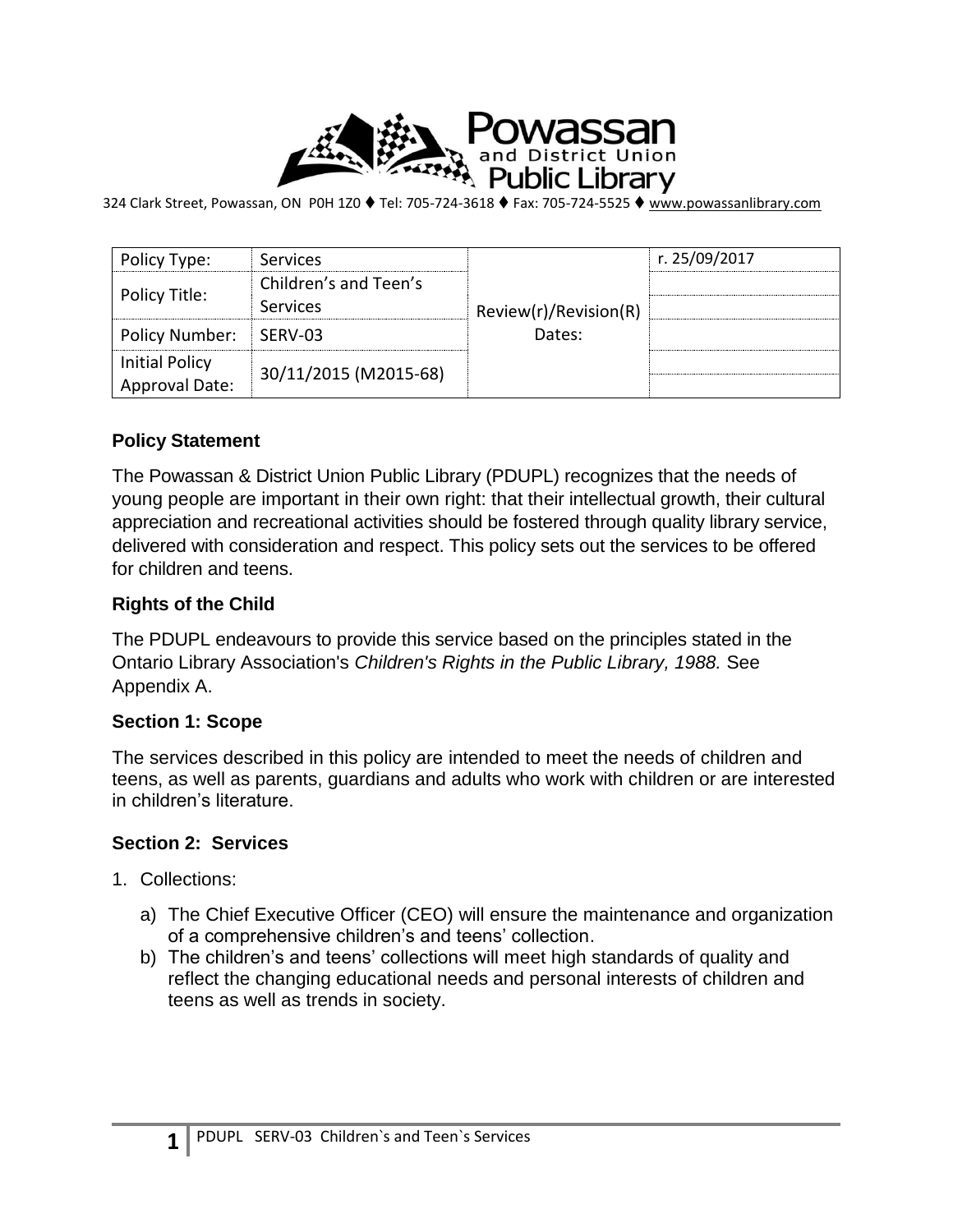- c) The staff will develop collections to define the scope and to address the issues of:
	- i. Canadian authors and content
	- ii. award-winning titles
	- iii. non-fiction material that complement the local school curriculum
	- iv. age appropriate formats
- 2. Reference and Readers Advisory
	- a) The qualified staff will utilize the full range of collections, technology and methods to answer all users' requests for advice on selecting books and for information, regardless of age and without judgment, with confidentiality and respect.
	- b) Library staff should conduct regular informal interviews to better understand what each child and teen wants and needs.
	- c) Library staff will point out the variety of resources available in all areas of the library as appropriate.
- 3. Programmes:
- a) The library will provide programming for children, teens and parents, both in and out of the library, to stimulate creative potential and to encourage and facilitate the habit of reading, independent learning and use of the library.
- b) The library will provide educational, entertaining and literature related programmes and support for children and teens, such as:
	- i. programmes for parents/guardians, adults, caregivers that will educate them on the importance of early literacy, the role of the library in their children's lives, and the support the library can offer them
	- ii. programmes for classes, children's groups (Brownies), daycare, etc., depending on age, will emphasize early literacy and library orientation, and that encourage reading for leisure, or highlight various aspects of the collection
	- iii. programmes for summer, school breaks and professional development days will be primarily book based and will highlight various aspects of our collection while encouraging reading for pleasure or leisure activities.
- c) The staff will actively involve teens in planning and implementing programmes for this age group.
- d) The number of participants for all programmes will be restricted based on size of the facility, fire department limits, staff supervision available, etc.; this will be enforced by the children's programmer in charge.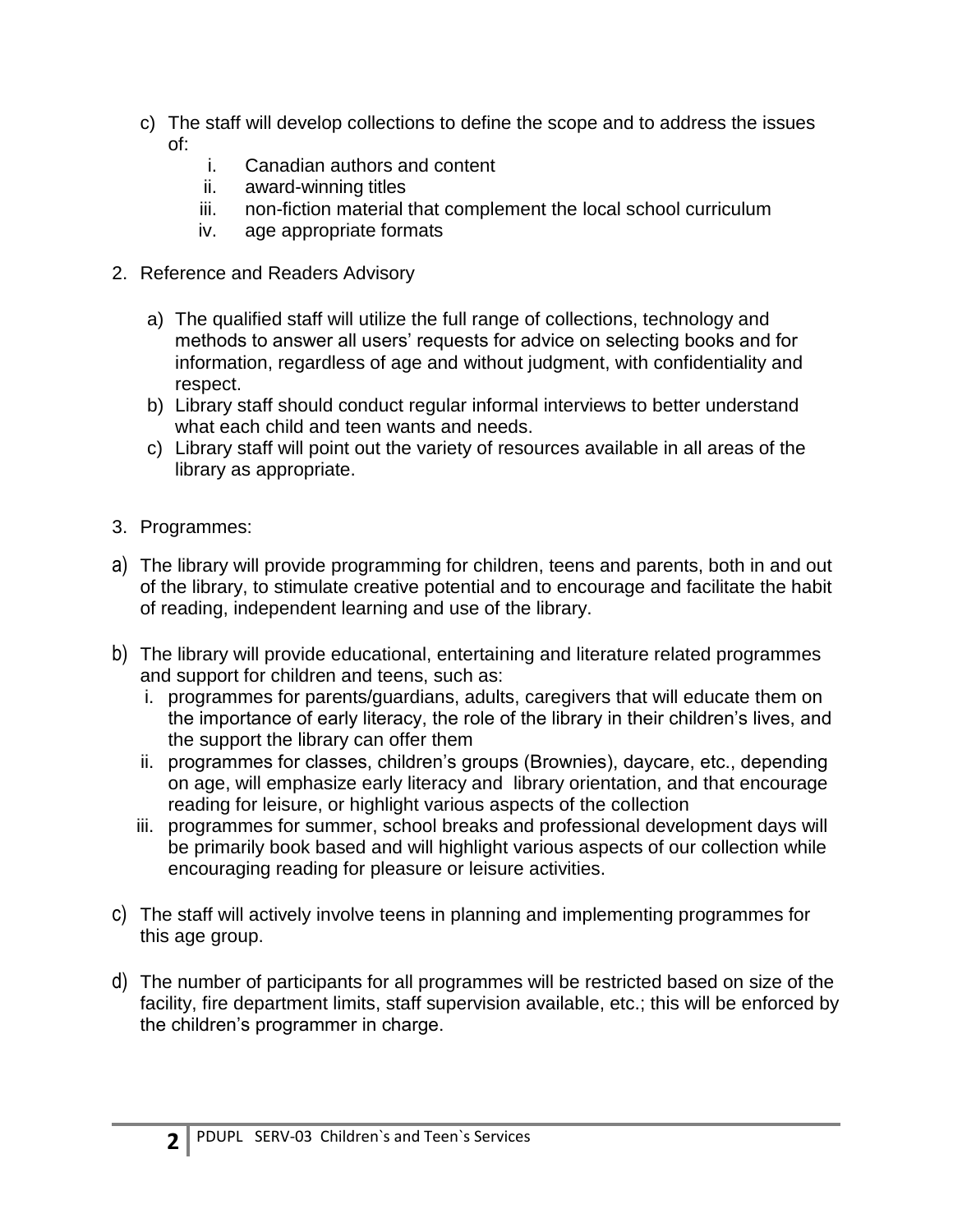e) Some programmes may limit the age of children or teens and the number of children per accompanying adult. This limit may be enforced by the staff as the programme is designed for maximum benefit to the child/parent/guardian through one on one interaction. Leniency is given to parents of more than one child.

## **Section 3: Library Space**

- 1. The library will provide well-planned areas for children and teens that are distinct from the adult area.
- 2. These areas should be visually stimulating so that children and teens are able to readily distinguish their own space from the rest of the library.
- 3. These areas will have furniture, shelves and equipment that are designed for and accessible to all children.
- 4. The library will ensure that signage is clear and age appropriate.
- 5. The children's and teens' areas are interactive learning environments where controlled noise levels are tolerated and where young users are invited to explore the library materials and services in their own way.

## **Section 4: Staffing**

- 1. The board will support a programme of ongoing staff training and professional development in children's and teens' services.
- 2. The CEO will ensure that all staff members assigned to children's and teens' services receive appropriate training to provide knowledgeable library service.
- 3. While library staff will assist young people with finding materials, using the Internet or attending programs, they do not act in "loco parentis". Parents/guardians are responsible for their children's use of the library. Library staff will:
	- a) promote early literacy, love of reading, lifelong learning and children's and teens' health and well-being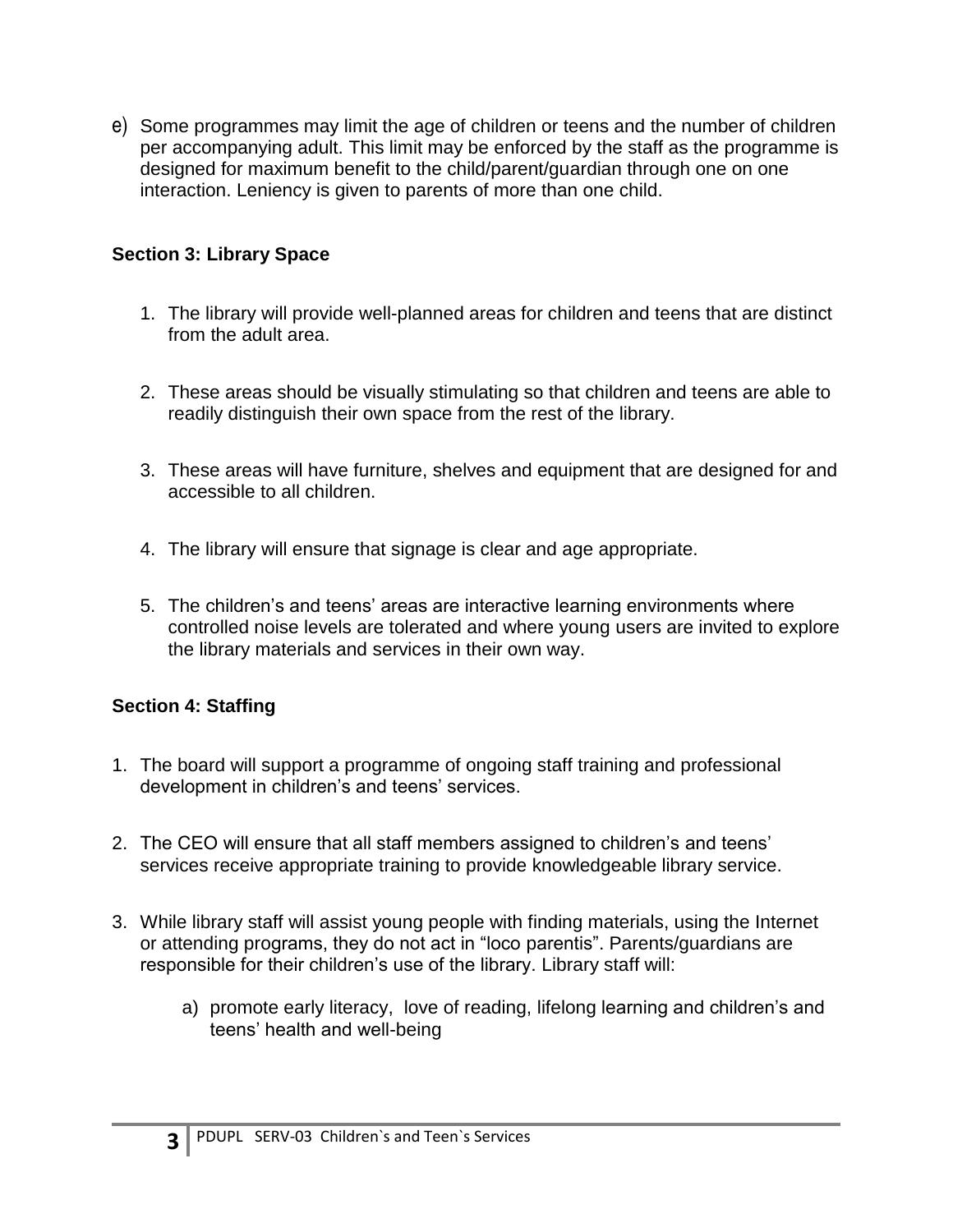- b) seek support for children's and teens' services from community organizations, fundraising, donations, etc.
- c) network with other agencies who provide service to children and teens in the community, region and province
- d) communicate with principals, teacher librarians and teachers in the community
- e) promote the children's and teens' services and collections to groups who could benefit from them (schools, daycares, etc.)
- f) welcome class visits and orientation for school children and home schooled children